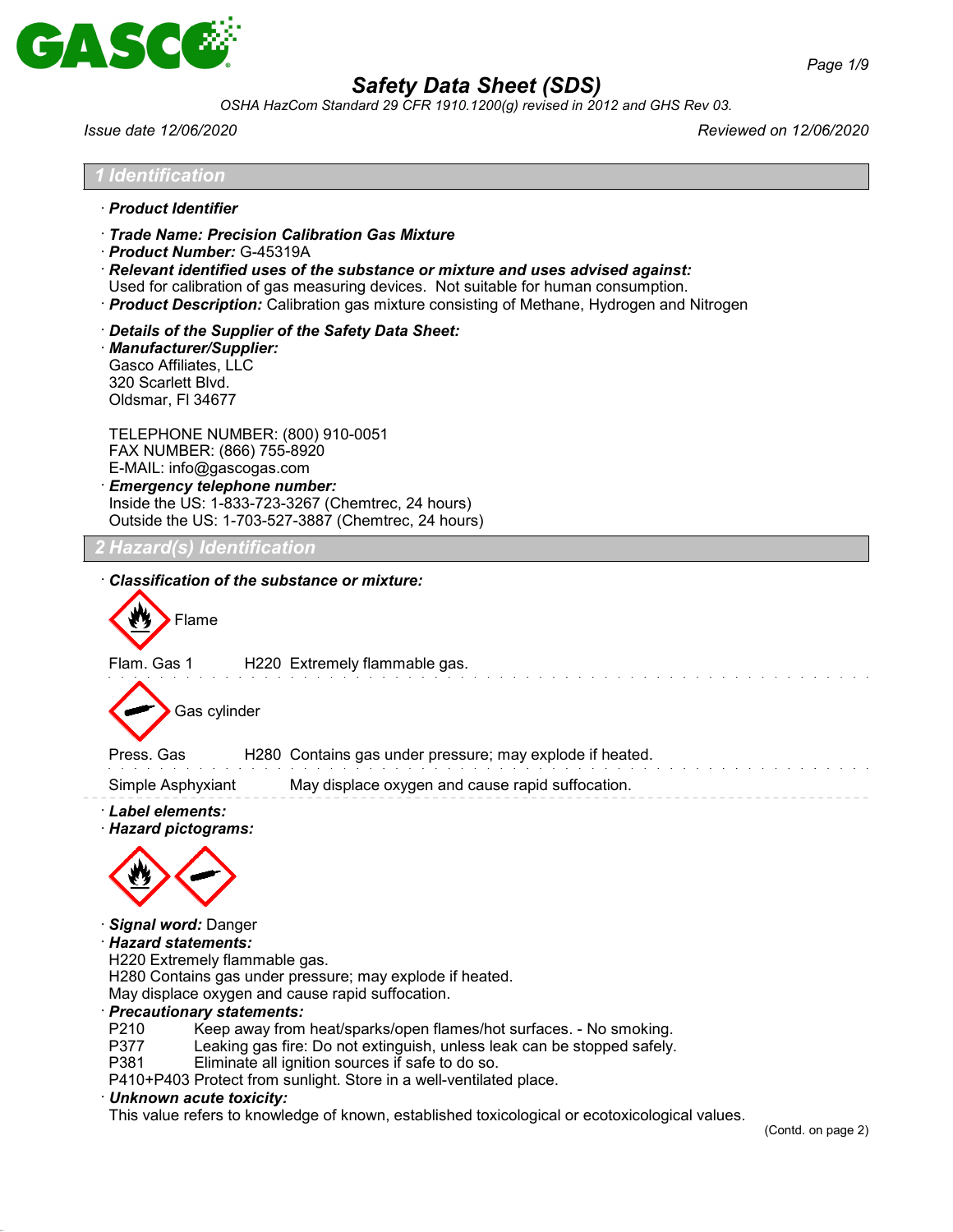*OSHA HazCom Standard 29 CFR 1910.1200(g) revised in 2012 and GHS Rev 03.*

### *Issue date 12/06/2020 Reviewed on 12/06/2020*

# *Trade Name: Precision Calibration Gas Mixture*

- 100 % of the mixture consists of component(s) of unknown toxicity.
- · *Classification system:* NFPA/HMIS Definitions: 0-Least, 1-Slight, 2-Moderate, 3-High, 4-Extreme
- · *NFPA ratings (scale 0 4)*



· *HMIS-ratings (scale 0 - 4)*

**HEALTH**  FIRE **REACTIVITY** 0 0 Health = 0  $\boxed{0}$  $Fire = 0$ Physical Hazard  $= 0$ 

· *Hazard(s) not otherwise classified (HNOC):* None known

*3 Composition/Information on Ingredients*

# · *Chemical characterization: Substance*

· *Description:* Mixture of substances listed below with non-hazardous additions.

# · *Dangerous Components:*

| <u>sangerous components.</u> |                                                                      |                |  |
|------------------------------|----------------------------------------------------------------------|----------------|--|
| CAS: 7727-37-9               | Nitrogen                                                             | 0.0019-94.489% |  |
|                              | RTECS: QW 9700000 $\diamondsuit$ Press. Gas, H280; Simple Asphyxiant |                |  |
| CAS: 74-82-8                 | Methane                                                              | 0.0001-94.49%  |  |
| RTECS: PA 1490000            | Ke Flam. Gas 1, H220;  se Press. Gas, H280; Simple Asphyxiant        |                |  |
| CAS: 1333-74-0               | Hydrogen                                                             | 5.51-99.998%   |  |
|                              | RTECS: MW 8900000 <b>♦ Flam. Gas 1, H220; ♦ Press. Gas, H280</b>     |                |  |

#### · *Additional information:*

The exact percentages of the ingredients of this mixture are considered to be proprietary and are withheld in accordance with the provisions of paragraph (i) of §1910.1200 of 29 CFR 1910.1200 Trade Secrets.

#### *4 First-Aid Measures*

#### · *Description of first aid measures*

#### · *After inhalation:*

Generally the product does not irritate with inhalation.

Supply fresh air; consult doctor in case of complaints.

· *After skin contact:*

In cases of contact with liquified material, frostbite may occur. Immerse frostbite in cool-warm water and seek medical attention.

If skin irritation occurs, consult a doctor.

#### · *After eye contact:*

Not anticipated under normal use.

Rinse opened eye for several minutes under running water. If symptoms persist, consult a doctor.

- · *After swallowing:* Not a normal route of entry.
- · *Information for doctor*
- · *Most important symptoms and effects, both acute and delayed:* No further relevant information available.
- · *Indication of any immediate medical attention and special treatment needed:*

No further relevant information available.

(Contd. on page 3)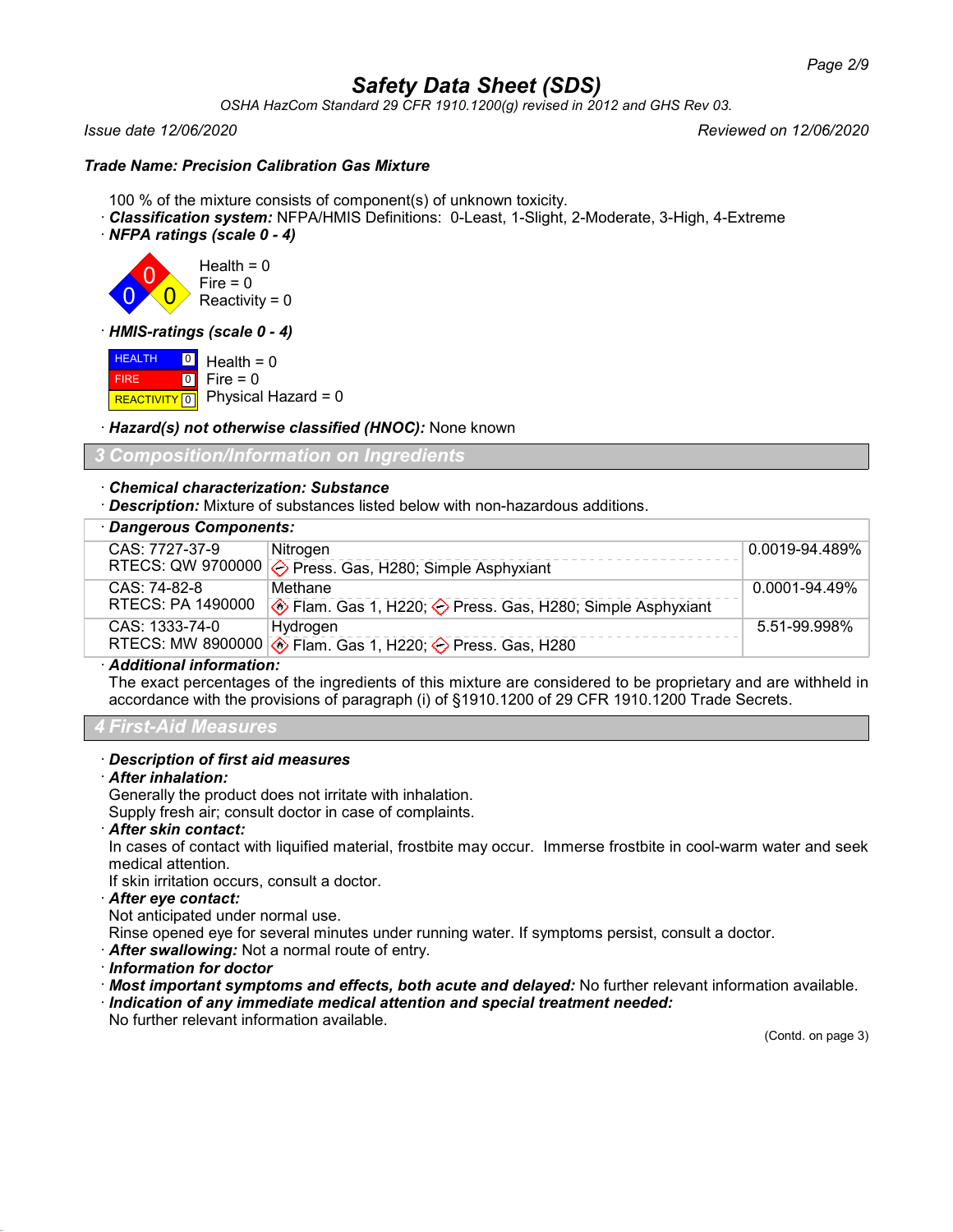*OSHA HazCom Standard 29 CFR 1910.1200(g) revised in 2012 and GHS Rev 03.*

*Issue date 12/06/2020 Reviewed on 12/06/2020*

#### *Trade Name: Precision Calibration Gas Mixture*

#### *5 Fire-Fighting Measures*

- · *Extinguishing media*
- · *Suitable extinguishing agents:*

Use water spray to cool fire-exposed containers.

Use fire fighting measures that suit the environment.

- · *For safety reasons unsuitable extinguishing agents:* No further relevant information.
- · *Special hazards arising from the substance or mixture:*
- Closed containers may explode when exposed to extreme heat.

If incinerated, product will release the following toxic fumes: Oxides of Carbon and Nitrogen (NOx).

#### · *Advice for firefighters*

This gas mixture is flammable; and, containers, when involved in fire, may rupture or burst in the heat of the fire.

· *Special protective equipment for firefighters:*

As in any fire, wear self-contained breathing apparatus pressure-demand (NIOSH approved or equivalent) and full protective gear to prevent contact with skin and eyes.

#### *6 Accidental Release Measures*

#### · *Personal precautions, protective equipment and emergency procedures:*

In a confined area, NIOSH approved respiratory protection may be required.

Treat any fumes as toxic.

Ensure adequate ventilation.

Keep people at a distance and stay upwind.

· *Environmental precautions:* No special measures required.

· *Methods and material for containment and cleaning up:*

Dispose of the collected material according to regulations.

#### · *Reference to other sections:*

See Section 7 for information on safe handling.

See Section 8 for information on personal protection equipment.

See Section 13 for disposal information.

#### · *Protective Action Criteria for Chemicals*

| $PAC-1$ :                     |                   |               |  |  |  |
|-------------------------------|-------------------|---------------|--|--|--|
| 7727-37-9 Nitrogen            |                   | 7.96E+05 ppm  |  |  |  |
|                               | 74-82-8 Methane   | 65000*** ppm  |  |  |  |
| 1333-74-0 Hydrogen            |                   | 65000*** ppm  |  |  |  |
| $·$ PAC-2:                    |                   |               |  |  |  |
| 7727-37-9 Nitrogen            |                   | 8.32E+05 ppm  |  |  |  |
|                               | $74-82-8$ Methane | 230000*** ppm |  |  |  |
| 1333-74-0 Hydrogen            |                   | 230000*** ppm |  |  |  |
| $·$ PAC-3:                    |                   |               |  |  |  |
| 7727-37-9 Nitrogen            |                   | 8.69E+05 ppm  |  |  |  |
|                               | $74-82-8$ Methane | 400000*** ppm |  |  |  |
| 1333-74-0 Hydrogen            |                   | 400000*** ppm |  |  |  |
| <b>7 Handling and Storage</b> |                   |               |  |  |  |

#### · *Handling*

# · *Precautions for safe handling:*

Be aware of any signs of dizziness or fatigue; exposures to fatal concentrations of this gas mixture could occur without any significant warning symptoms due to the potential for oxygen deficiency (simpl asphyxiation). Do not attempt to adjust, repair or in any other way modify the cylinders containing this gas mixture. If there is a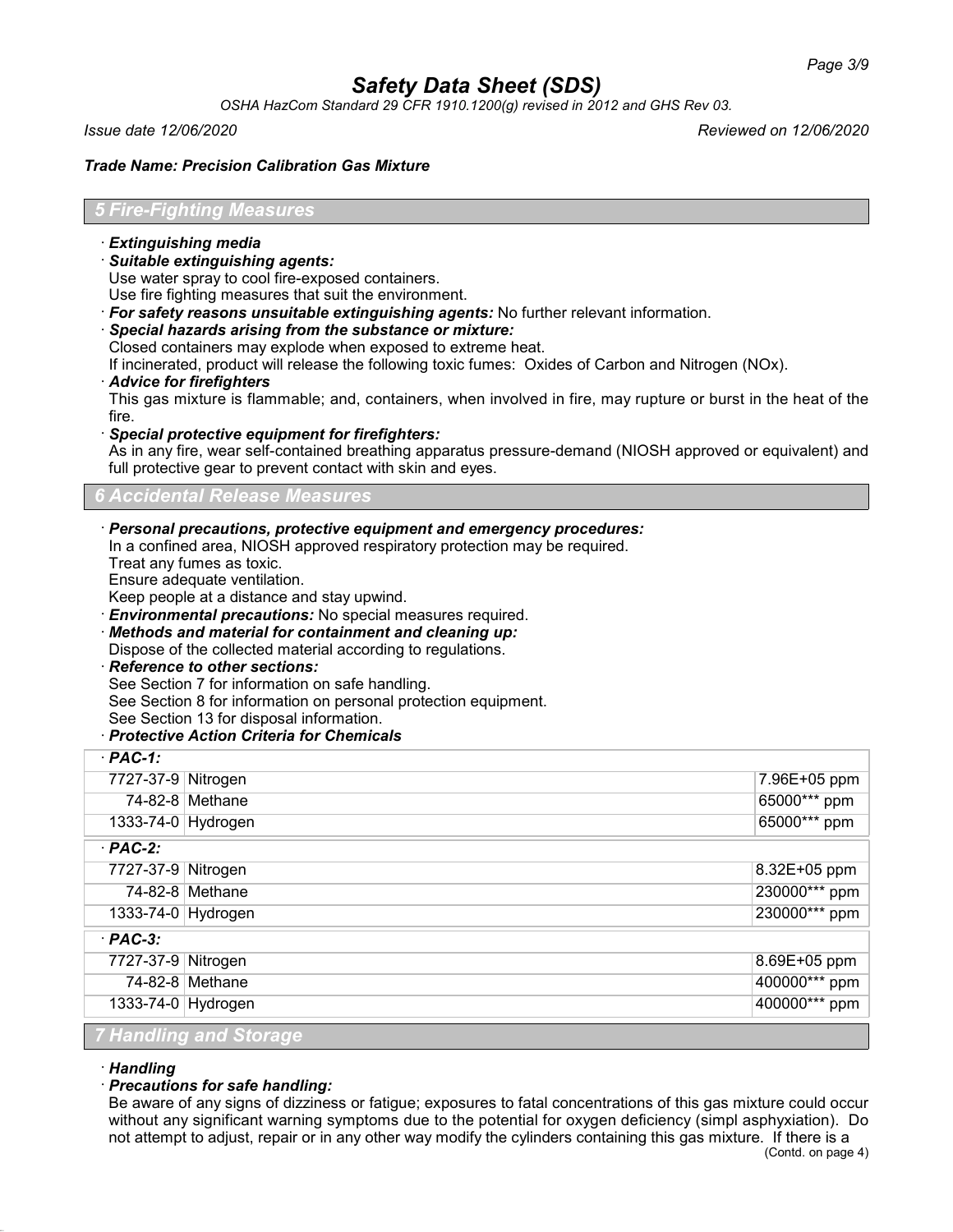*OSHA HazCom Standard 29 CFR 1910.1200(g) revised in 2012 and GHS Rev 03.*

*Issue date 12/06/2020 Reviewed on 12/06/2020*

# *Trade Name: Precision Calibration Gas Mixture*

malfunction or another type of operational problem, contact nearest distributor.

### · *Information about protection against explosions and fires:*

Do not cut, grind or weld on container that contains or contained product.

Do not spray on a naked flame or any incandescent material.

Pressurized container: protect from sunlight and do not expose to temperatures exceeding 50°C, i.e. electric lights. Do not pierce or burn, even after use.

Keep ignition sources away - Do not smoke.

Do not expose to open flames.

Protect against electrostatic charges.

· *Conditions for safe storage, including any incompatibilities*

· *Storage*

# · *Requirements to be met by storerooms and receptacles:*

Store in a cool location.

Cylinders should be firmly secured to prevent falling or being knocked over. Cylinders must be protected from the environment, and preferably kept at room temperature. Cylinders should be stored in dry, well-ventilated areas, away from sources of heat, ignition, and direct sunlight. Protect cylinders against physical damage. Full and empty cylinders should be segregated. Use a "first-on, first-out" inventory system to prevent full containers from being stored for long periods of time.

· *Information about storage in one common storage facility:* Not required.

- · *Further information about storage conditions:* Store in cool, dry conditions in well sealed receptacles.
- **Specific end use(s):** No further relevant information available.

*8 Exposure Controls/Personal Protection*

· *Additional information about design of technical systems:* No further data; see section 7.

#### · *Control parameters:*

All ventilation should be designed in accordance with OSHA standard (29 CFR 1910.94). Use mechanical (general) ventilation for storage areas. Use appropriate ventilation as required to keep Exposure Limits in Air below TLV & PEL limits.

· *Components with occupational exposure limits:*

# **7727-37-9 Nitrogen**

TLV withdrawn TLV, see App. F; simple asphyxiant

# **74-82-8 Methane**

TLV refer to App. F in TLVs and BEIs book; D, EX

# **1333-74-0 Hydrogen**

TLV TLV withdrawn-see App. F;simple asphyxiant;(D, EX)

· *Additional information:* The lists that were valid during the creation of this SDS were used as basis.

#### · *Exposure controls:*

- · *Personal protective equipment*
- · *General protective and hygienic measures:*

Store protective clothing separately.

Wash hands before breaks and at the end of work.

· *Breathing equipment:*

Not necessary if room is well-ventilated.

In case of brief exposure or low pollution use respiratory filter device. In case of intensive or longer exposure, use respiratory protective device that is independent of circulating air.

Use suitable respiratory protective device in case of insufficient ventilation.

- · *Protection of hands:* Not required.
- · *Material of gloves:* Not applicable.
- · *Penetration time of glove material:* Not applicable.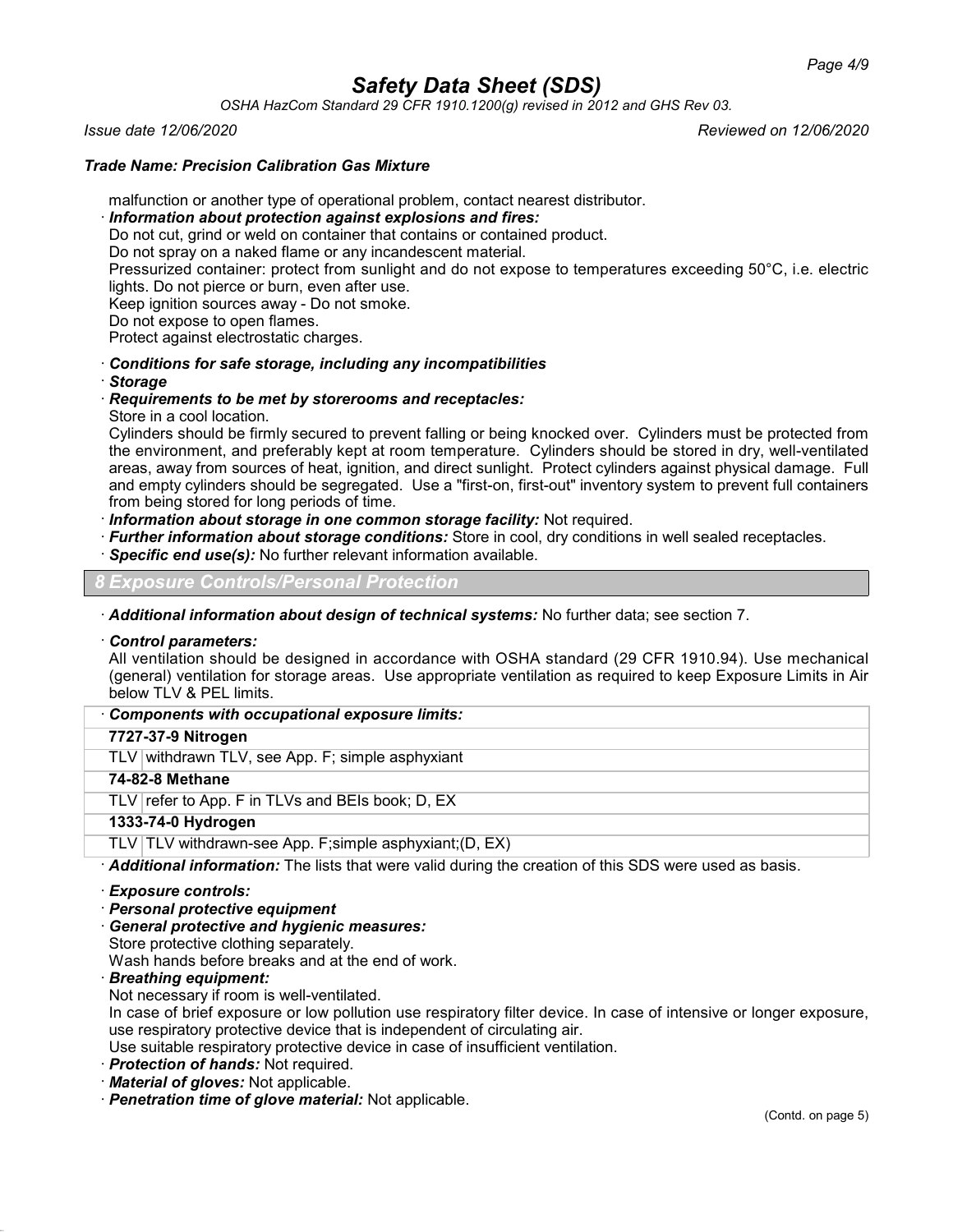*OSHA HazCom Standard 29 CFR 1910.1200(g) revised in 2012 and GHS Rev 03.*

*Issue date 12/06/2020 Reviewed on 12/06/2020*

*Trade Name: Precision Calibration Gas Mixture*

- · *Eye protection:* Not required.
- · *Limitation and supervision of exposure into the environment:* None

· *Information on basic physical and chemical properties*

*9 Physical and Chemical Properties*

| <b>General Information</b>                                 |                                            |
|------------------------------------------------------------|--------------------------------------------|
| Appearance:<br>Form:                                       | Gaseous                                    |
| Color:                                                     | Clear, colorless                           |
| · Odor:                                                    | Odorless                                   |
| <b>Odor threshold:</b>                                     | Not determined.                            |
| · pH-value:                                                | Not available                              |
| Change in condition<br><b>Melting point/Melting range:</b> | Not determined.                            |
| · Flash point:                                             | Not determined.                            |
| · Flammability (solid, gaseous):                           | Flammable.                                 |
| · Ignition temperature:                                    | Not applicable                             |
| Decomposition temperature:                                 | Not determined.                            |
| · Auto igniting:                                           | Product is not self-igniting.              |
| Danger of explosion:                                       | Not determined.                            |
| · Explosion limits:                                        |                                            |
| Lower:                                                     | Not determined.                            |
| <b>Upper:</b>                                              | Not determined.                            |
| · Vapor pressure:                                          | Not determined.                            |
| · Density:                                                 |                                            |
| <b>Relative density:</b><br>Vapor density:                 | Not determined.<br>Not determined.         |
| <b>Evaporation rate:</b>                                   | Not applicable.                            |
| · Solubility in / Miscibility with:                        |                                            |
| Water:                                                     | Not miscible or difficult to mix.          |
| · Partition coefficient (n-octanol/water): Not determined. |                                            |
| · Viscosity:                                               |                                            |
| Dynamic:                                                   | Not determined.                            |
| <b>Kinematic:</b>                                          | Not determined.                            |
| Other information:                                         | No further relevant information available. |
| 10 Stability and Reactivity                                |                                            |

· *Reactivity:* No further relevant information available.

- · *Chemical stability:* Stable under normal conditions.
- · *Thermal decomposition / conditions to be avoided:* No decomposition if used according to specifications.
- · *Possibility of hazardous reactions:* No dangerous reactions known.
- · *Conditions to avoid:* No further relevant information available.

· *Incompatible materials:* No further relevant information available.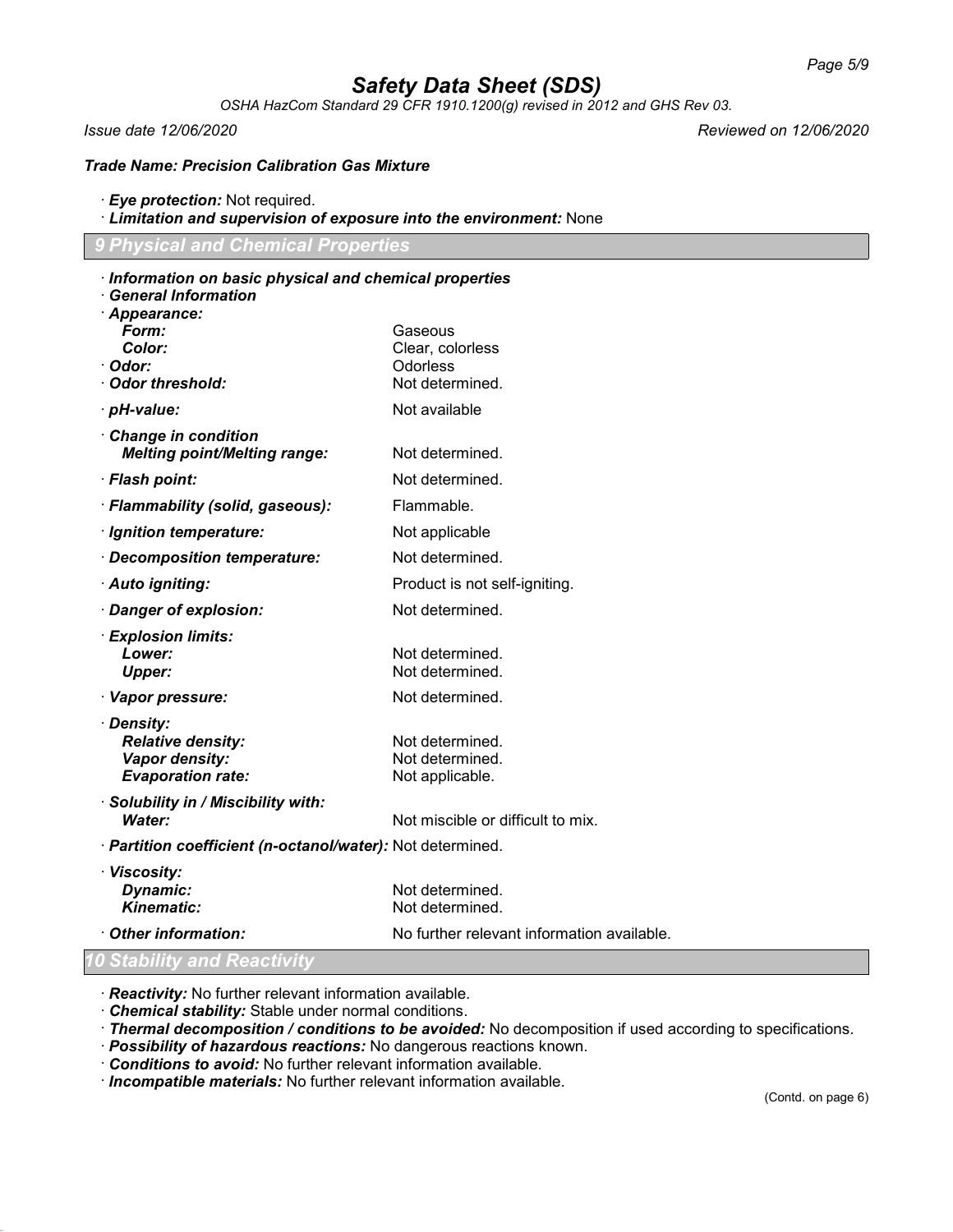*OSHA HazCom Standard 29 CFR 1910.1200(g) revised in 2012 and GHS Rev 03.*

*Issue date 12/06/2020 Reviewed on 12/06/2020*

*Trade Name: Precision Calibration Gas Mixture*

· *Hazardous decomposition products:* Oxides of Carbon and Nitrogen (NOx).

# *11 Toxicological Information*

- · *Information on toxicological effects:*
- · *Acute toxicity:*
- · *LD/LC50 values that are relevant for classification:*

# **74-82-8 Methane**

Inhalative | LC50/4 h | 217 mg/l (Mouse)

- · *Primary irritant effect:*
- · *On the skin:* No irritating effect.
- · *On the eye:* No irritating effect.
- · *Additional toxicological information:*
- · *Carcinogenic categories:*

# · *IARC (International Agency for Research on Cancer):*

None of the ingredients are listed.

# · *NTP (National Toxicology Program):*

None of the ingredients are listed.

# · *OSHA-Ca (Occupational Safety & Health Administration):*

None of the ingredients are listed.

# *12 Ecological Information*

- · *Toxicity:* The hazards for the aquatic environment are unknown.
- · *Aquatic toxicity:* No further relevant information available.
- · *Persistence and degradability:* No further relevant information available.
- · *Behavior in environmental systems:*
- · *Bioaccumulative potential:* No further relevant information available.
- · *Mobility in soil:* No further relevant information available.
- · *Additional ecological information:*
- · *General notes:* Generally not hazardous for water.
- · *Results of PBT and vPvB assessment:*
- · *PBT:* Not applicable.
- · *vPvB:* Not applicable.
- · *Other adverse effects:* No further relevant information available.

# *13 Disposal Considerations*

# · *Waste treatment methods*

· *Recommendation:*

Observe all federal, state and local environmental regulations when disposing of this material.

Release all residual gas pressure in a well ventilated area. Verify the cylinder is completely empty (0 PSIG). Remove or cover any hazard labels. Return empty cylinder for recycling.

NOTE: Check with the local easte authority before placing any gas cylinder into waste container for pickup. GASCO encourages the consumer to return all cylinders.

· *Waste disposal key:* The U.S. EPA has not published waste disposal numbers for this product's components.

· *Uncleaned packaging*

· *Recommendation:* Return cylinder and unused product to supplier.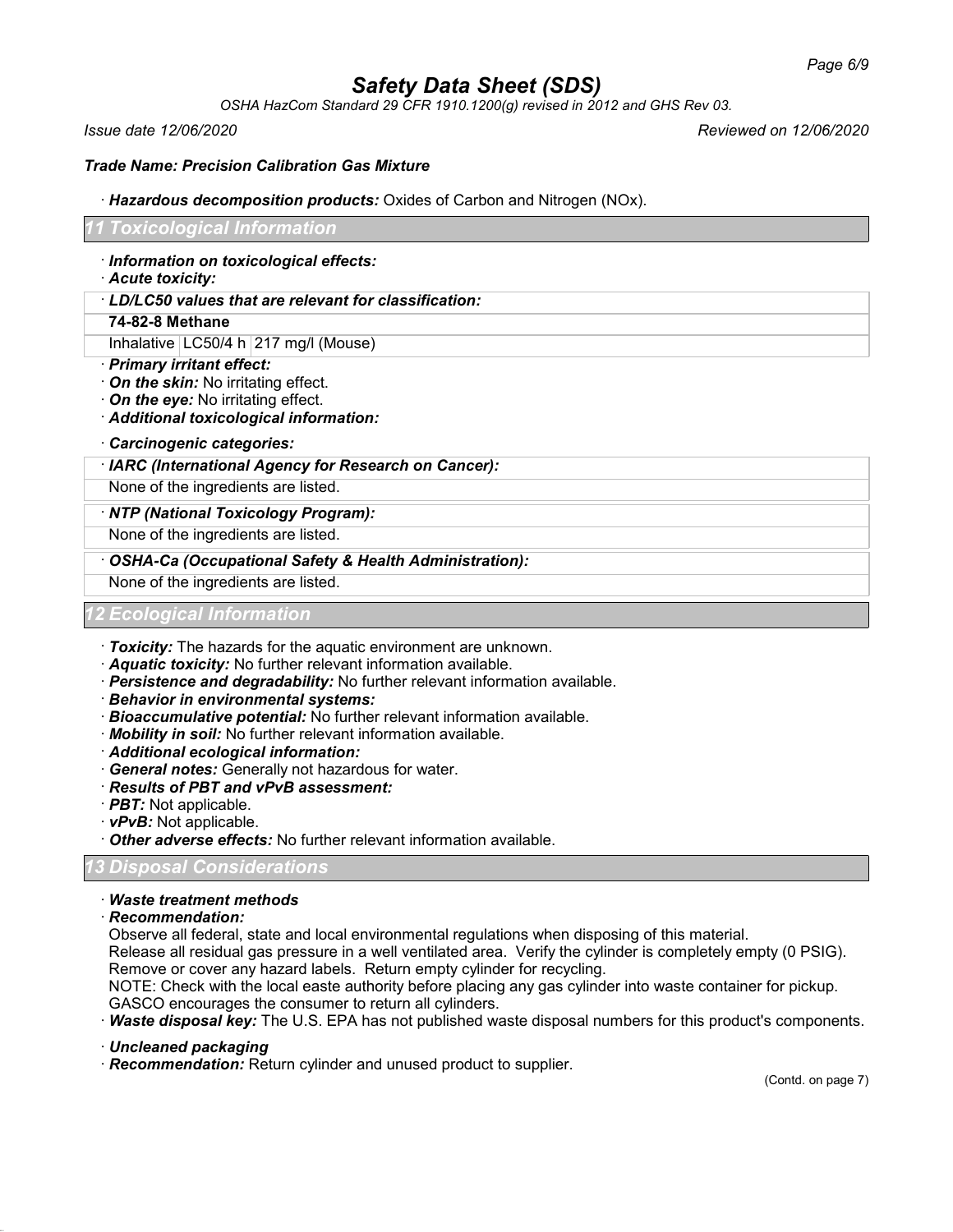*OSHA HazCom Standard 29 CFR 1910.1200(g) revised in 2012 and GHS Rev 03.*

*Issue date 12/06/2020 Reviewed on 12/06/2020*

*Trade Name: Precision Calibration Gas Mixture*



(Contd. on page 8)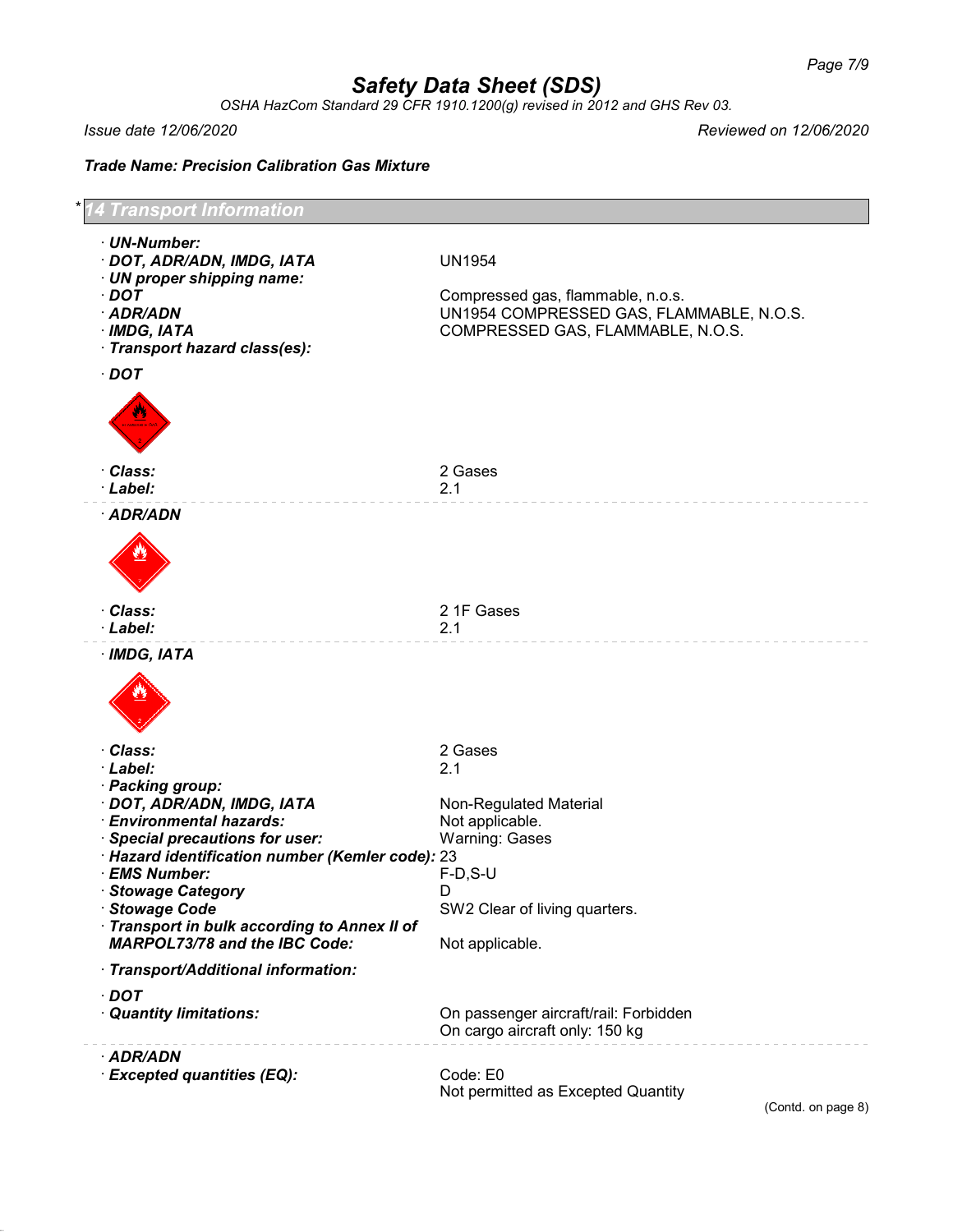*OSHA HazCom Standard 29 CFR 1910.1200(g) revised in 2012 and GHS Rev 03.*

*Issue date 12/06/2020 Reviewed on 12/06/2020*

*Trade Name: Precision Calibration Gas Mixture*

- · *IMDG*
- · *Limited quantities (LQ):* 0
- · *Excepted quantities (EQ):*
- 

Not permitted as Excepted Quantity · *UN "Model Regulation":* UN 1954 COMPRESSED GAS, FLAMMABLE, N.O.S., 2.1

# *15 Regulatory Information*

· *Safety, health and environmental regulations/legislation specific for the substance or mixture:* No further relevant information available.

| <b>SARA (Superfund Amendments and Reauthorization):</b>     |                |
|-------------------------------------------------------------|----------------|
| · Section 355 (extremely hazardous substances):             |                |
| None of the ingredients are listed.                         |                |
| · Section 313 (Specific toxic chemical listings):           |                |
| None of the ingredients are listed.                         |                |
| · TSCA (Toxic Substances Control Act):                      |                |
| All components have the value ACTIVE.                       |                |
| · Hazardous Air Pollutants                                  |                |
| None of the ingredients are listed.                         |                |
| California Proposition 65:                                  |                |
| Chemicals known to cause cancer:                            |                |
| None of the ingredients are listed.                         |                |
| Chemicals known to cause reproductive toxicity for females: |                |
| None of the ingredients are listed.                         |                |
| Chemicals known to cause reproductive toxicity for males:   |                |
| None of the ingredients are listed.                         |                |
| Chemicals known to cause developmental toxicity:            |                |
| None of the ingredients are listed.                         |                |
| · New Jersey Right-to-Know List:                            |                |
| All ingredients are listed.                                 |                |
| · New Jersey Special Hazardous Substance List:              |                |
| 74-82-8 Methane                                             | F4             |
| 1333-74-0 Hydrogen                                          | F <sub>4</sub> |
| · Pennsylvania Right-to-Know List:                          |                |
| All ingredients are listed.                                 |                |
| · Pennsylvania Special Hazardous Substance List:            |                |
| None of the ingredients are listed.                         |                |
| Carcinogenic categories:                                    |                |
| · EPA (Environmental Protection Agency):                    |                |
| None of the ingredients are listed.                         |                |
| · TLV (Threshold Limit Value established by ACGIH):         |                |
|                                                             |                |

None of the ingredients are listed.

· *NIOSH-Ca (National Institute for Occupational Safety and Health):* None of the ingredients are listed.

(Contd. on page 9)